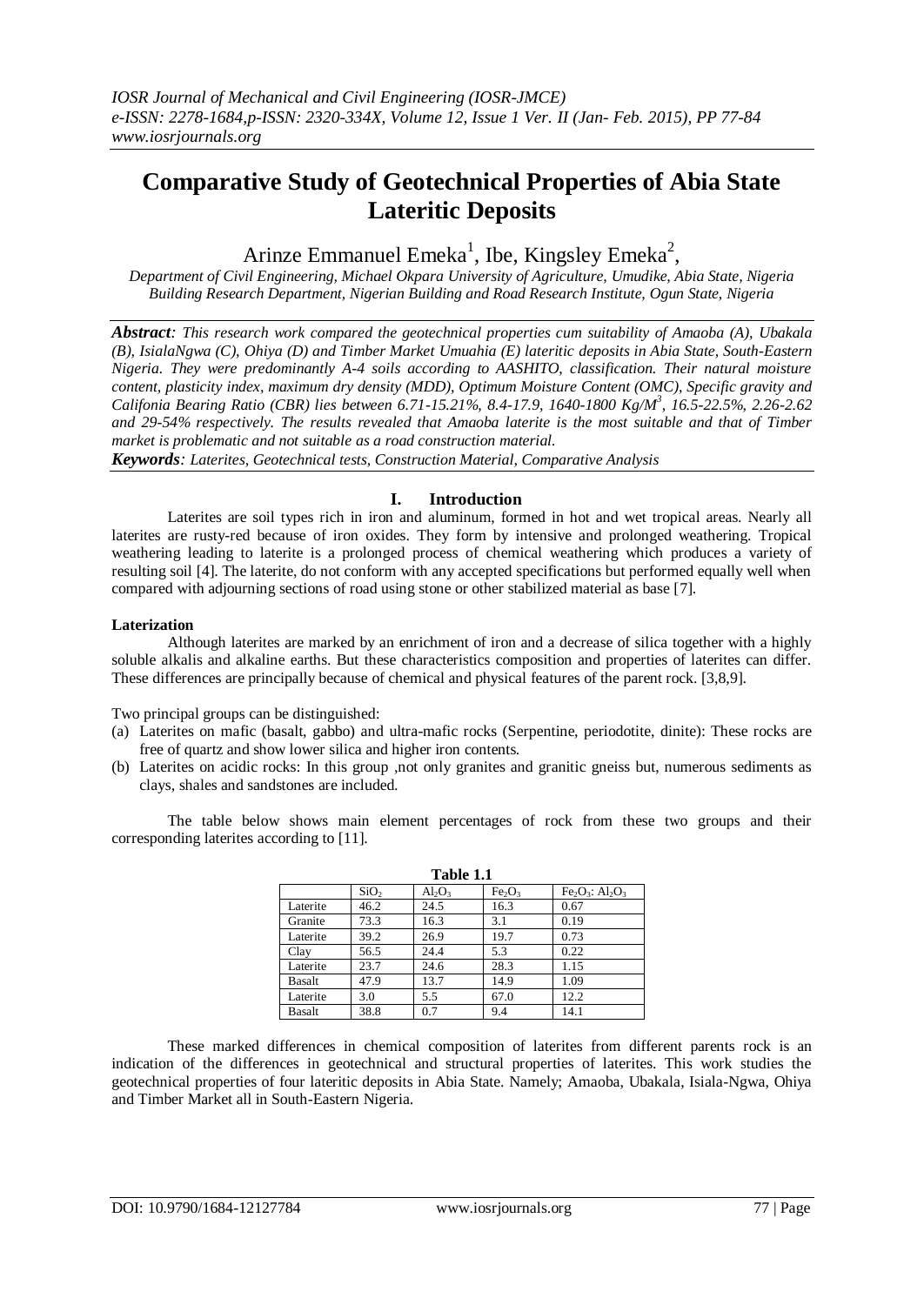### **II. Materials And Methods**

Distributed soil sample were collected from Amaoba, Ubakala, Isiala-Ngwa, Ohiya and Timber Market Umuahia and each of the samples were labeled A-E respectively. The following tests were carried out accordingly on each of the samples.

- a. Sieve Analysis: According to ASTM C136-06 standard test method for sieve analysis of fine and coarse aggregates
- b. Compaction: AASHTO T99 and T-180; Moisture-Density Relationship of soil Using proctor mould [10].
- c. Specific Gravity: According to ASTM D854-14: Standard Test methods for specific gravity of soil solid.
- d. Natural Moisture Content: According to ASTM D4643-08: Standard Test Method for determination of water (moisture) content of soil by microwave , oven heating
- e. Califonia Bearing Ratio (CBR): According to AASHTO 193: Standard method of test for the California Bearing Ratio.

Furthermore, the soils samples were classified using American Association of state highway and transportation Officials (AASHTO) method.

#### **III. Results And Discussion**

Table 1.2 shows the summary of the test results. The values represent the average for the three replicates of each sample test.

| Test                            |          |          | <b>SAMPLES</b> |          |            |
|---------------------------------|----------|----------|----------------|----------|------------|
|                                 | A        | B        |                | D        | E          |
| Classification                  | $A-4(1)$ | $A-4(0)$ | $A-4(1)$       | $A-4(1)$ | $A-7-6(4)$ |
| Natural Moisture Content (%)    | 6.71     | 6.82     | 7.12           | 6.84     | 15.21      |
| Liquid Limit                    | 26.0     | 26.0     | 30.0           | 29.2     | 42.0       |
| Plastic limit                   | 16.6     | 17.1     | 21.4           | 17.2     | 24.1       |
| <b>Plasticity Index</b>         | 9.4      | 8.4      | 8.6            | 10.0     | 17.9       |
| Maximum Dry Density $(Kg/M^3)$  | 1790     | 1800     | 1640           | 1750     | 1720       |
| Optimum moisture content (%)    | 16.5     | 18.3     | 22.5           | 16.5     | 21.9       |
| California Bearing Ratio (CBR)% | 54       | 33       | 33             | 33       | 29         |
| Specific Gravity                | 2.28     | 2.45     | 2.62           | 2.27     | 2.26       |

**Table 1.2: Results of Laboratory Soil tests and deductions**

Below are the graphs of sieve analysis, Atterbery limits, compaction and CBR



#### **Sieve Analysis Sample A**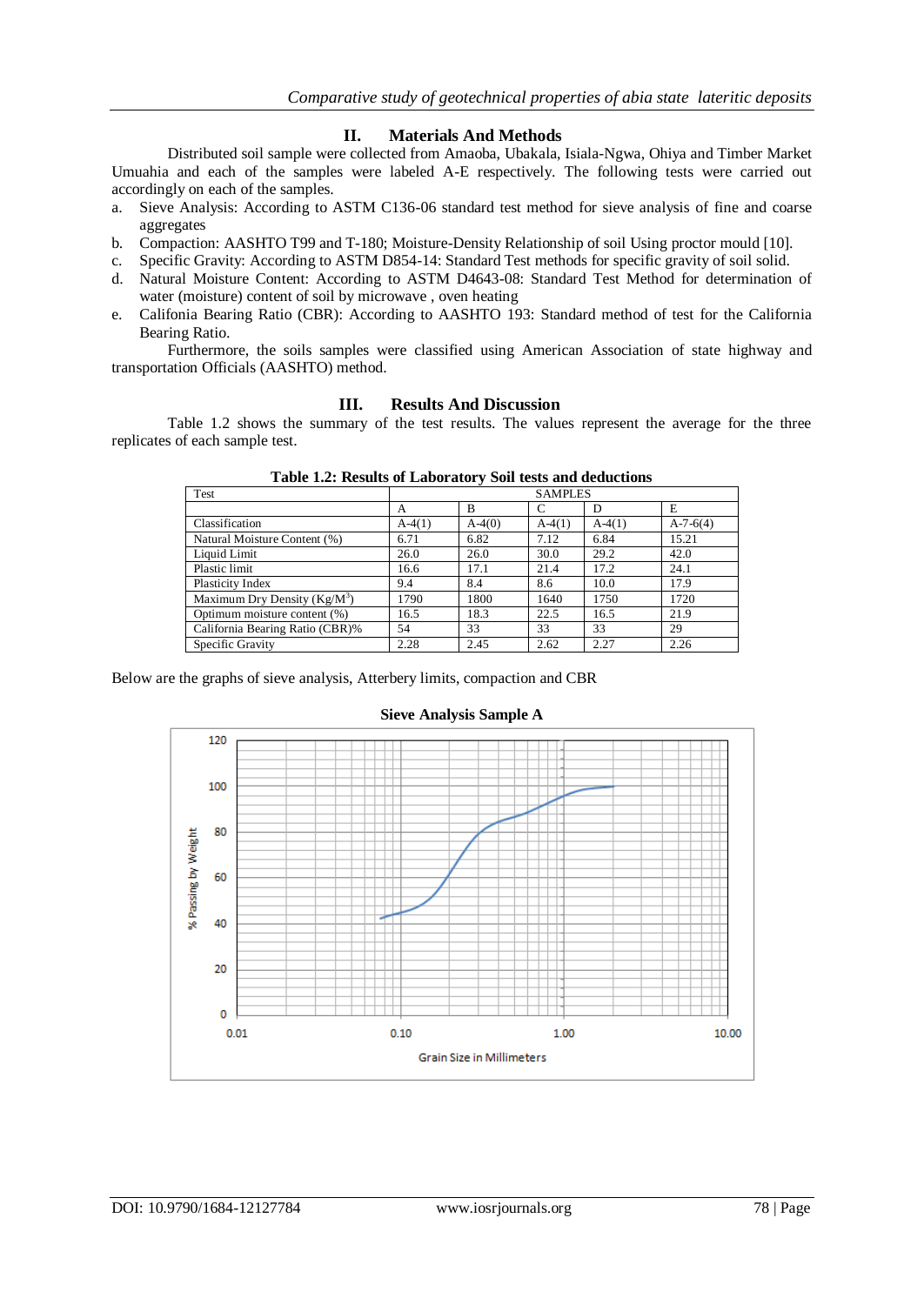

**Sieve Analysis Sample C**





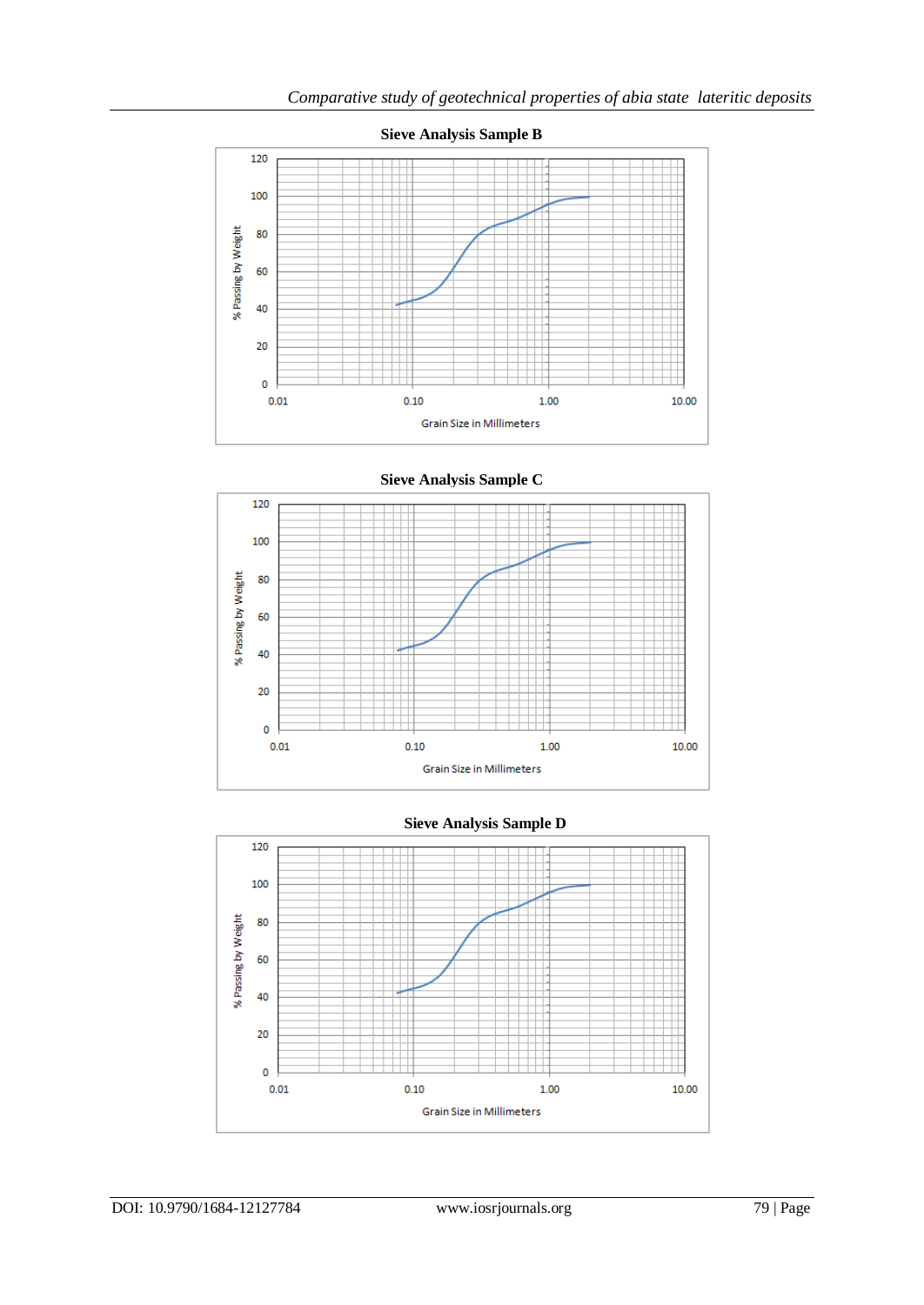





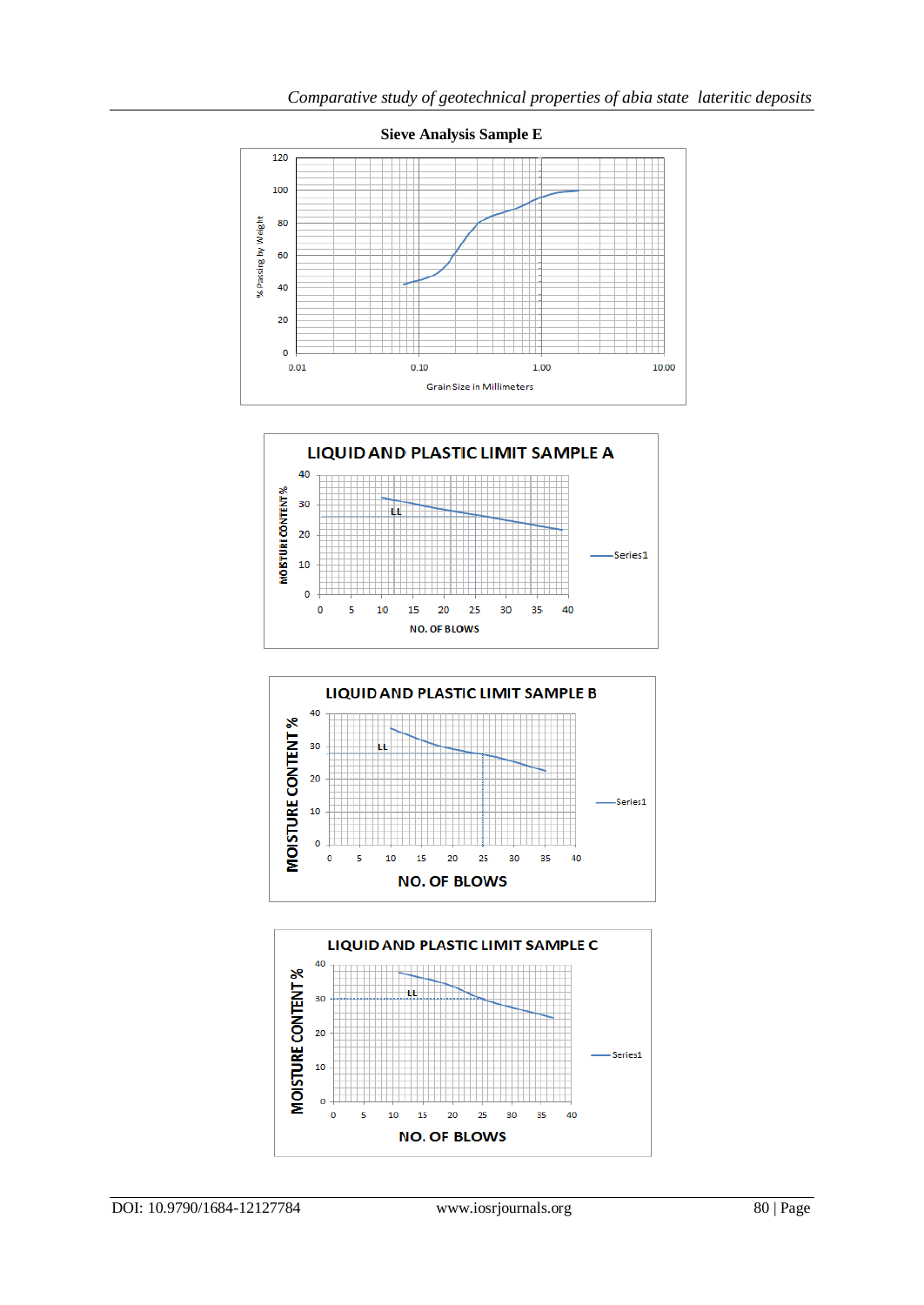

**COMBINED COMPACTION/CDR TEST/MOISTURE CONTENT SAMPLE A** 

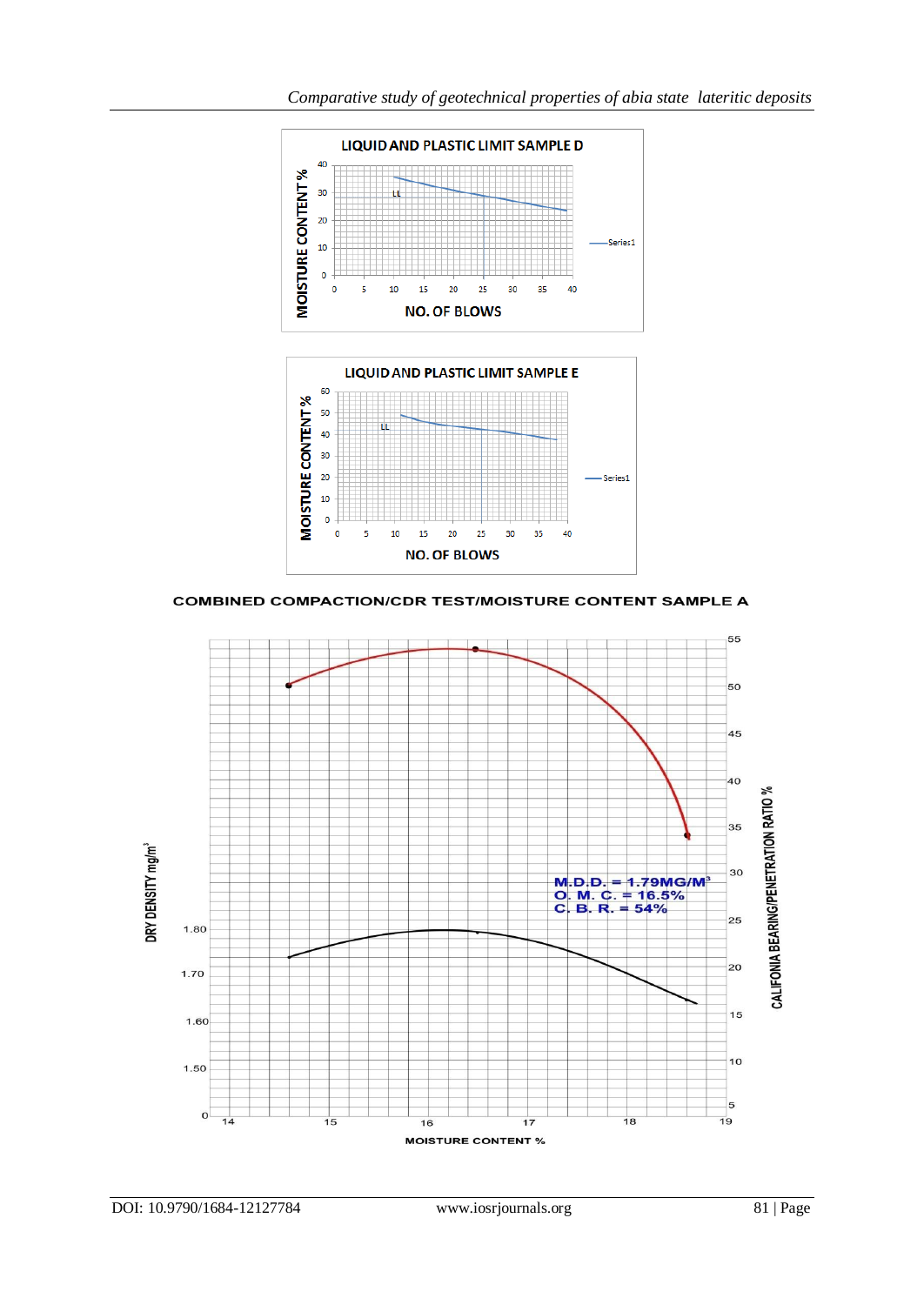

**COMBINED COMPACTION/CDR TEST/MOISTURE CONTENT SAMPLE B** 

**COMBINED COMPACTION/CDR TEST/MOISTURE CONTENT SAMPLE C** 

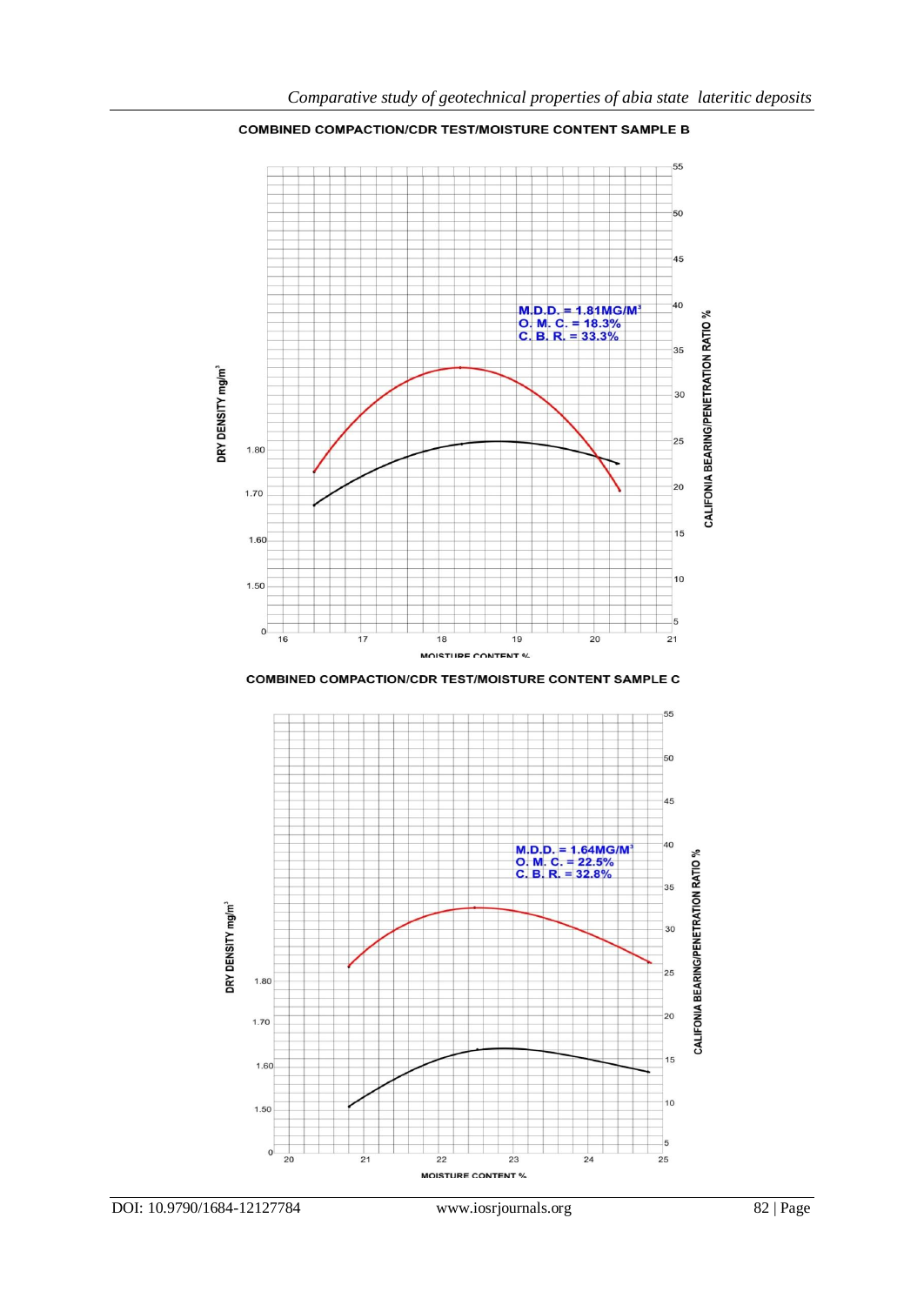DRY DENSITY mg/m<sup>3</sup>

1.80

1.70



**COMBINED COMPACTION/CDR TEST/MOISTURE CONTENT SAMPLE D** 

*Comparative study of geotechnical properties of abia state lateritic deposits*

M.D.D. = 1.75MG/M<br>O. M. C. = 16.5%<br>C. B. R. = 33.9%

 $50$ 

45

 $40$ 

 $35$ 

 $30$ 

 $20$ 

15

CALIFONIA BEARING/PENETRATION RATIO %